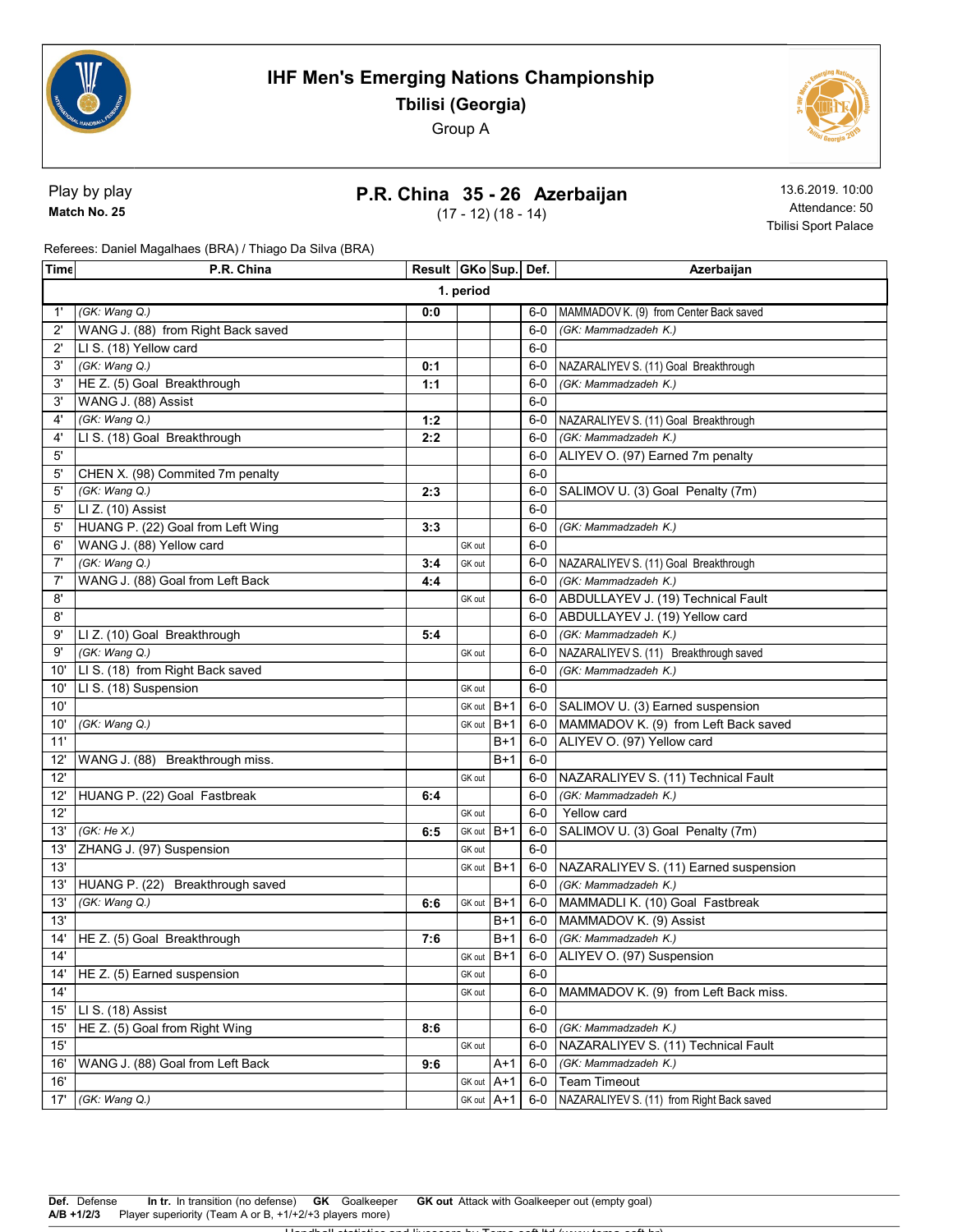



Play by play Match No. 25

# P.R. China 35 - 26 Azerbaijan

(17 - 12) (18 - 14)

13.6.2019. 10:00 Attendance: 50 Tbilisi Sport Palace

Referees: Daniel Magalhaes (BRA) / Thiago Da Silva (BRA)

| Time | P.R. China                           | Result   GKo   Sup   Def. |        |       |         | Azerbaijan                                 |  |
|------|--------------------------------------|---------------------------|--------|-------|---------|--------------------------------------------|--|
|      | 1. period                            |                           |        |       |         |                                            |  |
| 18'  | WANG J. (88) Goal Breakthrough       | 10:6                      |        |       | 5-1     | (GK: Mammadzadeh K.)                       |  |
| 18'  |                                      |                           |        |       | $6-0$   | SALIMOV U. (3) Technical Fault             |  |
| 18'  | LI S. (18) Goal Fastbreak            | 11:6                      |        |       | $5-1$   | (GK: Mammadzadeh K.)                       |  |
| 19'  | WANG J. (88) Assist                  |                           | GK out |       | $6-0$   |                                            |  |
| 19'  |                                      |                           | GK out |       | $6-0$   | MAMMADLI K. (10) Assist                    |  |
| 19'  | (GK: Wang Q.)                        | 11:7                      | GK out |       | $6-0$   | NAZARALIYEV S. (11) Goal Breakthrough      |  |
| 19'  | ZHAO W. (7) Suspension               |                           |        |       | $5 - 1$ |                                            |  |
| 19'  |                                      |                           |        | $B+1$ | $5 - 1$ | NAZARALIYEV S. (11) Earned suspension      |  |
| 20'  | LI S. (18) from Right Back miss.     |                           |        | $B+1$ | $5 - 1$ |                                            |  |
| 20'  | (GK: Wang Q.)                        |                           |        | $B+1$ | 6-0     | NAZARALIYEV S. (11) Breakthrough saved     |  |
| 21'  | LI Z. (10) Goal Breakthrough         | 12:7                      |        | B+1   | 5-1     | (GK: Mammadzadeh K.)                       |  |
| 21'  |                                      |                           |        | $B+1$ | 6-0     | MURADOV R. (99) Assist                     |  |
| 21'  | (GK: Wang Q.)                        | 12:8                      |        | B+1   | 6-0     | NAZARALIYEV S. (11) Goal Breakthrough      |  |
| 21'  |                                      |                           |        | B+1   | $5 - 1$ | ABDULLAYEV J. (19) Suspension              |  |
| 21'  | ZHAO W. (7) Earned suspension        |                           |        | A+1   | $5 - 1$ |                                            |  |
| 22'  | HUANG P. (22) from Left Wing saved   |                           |        | A+1   | $5 - 1$ | (GK: Mammadyarov E.)                       |  |
| 22'  |                                      |                           |        | A+1   | $6-0$   | MURADOV R. (99) Technical Fault            |  |
| 22'  | LI S. (18) Goal Breakthrough         | 13:8                      |        | A+1   | $5 - 1$ | (GK: Mammadyarov E.)                       |  |
| 22'  | ZHAO W. (7) Assist                   |                           |        | A+1   | $6-0$   |                                            |  |
| 23'  |                                      |                           |        | A+1   | $6-0$   | NAZARALIYEV S. (11) Assist                 |  |
| 23'  | (GK: Wang Q.)                        | 13:9                      |        | A+1   | 6-0     | ALIYEV O. (97) Goal from Right 6m          |  |
| 23'  | LI Z. (10) from Center Back saved    |                           |        | A+1   | 6-0     | (GK: Mammadyarov E.)                       |  |
| 24'  | LI S. (18) Suspension                |                           |        | A+1   | $6-0$   |                                            |  |
| 24'  | LI S. (18) Commited 7m penalty       |                           |        | $B+1$ | $6-0$   |                                            |  |
| 24'  |                                      |                           |        | $B+1$ | 6-0     | MURADOV R. (99) Earned suspension          |  |
| 24'  |                                      |                           |        | $B+1$ | $6-0$   | MURADOV R. (99) Earned 7m penalty          |  |
| 24'  | (GK:He X.)                           | 13:10                     |        | $B+1$ | $6-0$   | MURADOV R. (99) Goal Penalty (7m)          |  |
| 25'  | WANG Y. (13) Assist                  |                           |        | $B+1$ | $4 - 2$ |                                            |  |
| 25'  | HE Z. (5) Goal from Right Wing       | 14:10                     |        | $B+1$ | $4 - 2$ | (GK: Mammadyarov E.)                       |  |
| 26'  |                                      |                           |        | $B+1$ | $5 - 1$ | MURADOV R. (99) from Left Wing miss.       |  |
| 26'  |                                      |                           |        | $B+1$ | $5 - 1$ | NOVRUZOV F. (8) Yellow card                |  |
| 26'  | LI Z. (10) from Center Back block    |                           |        | $B+1$ | $5 - 1$ |                                            |  |
| 27'  |                                      |                           |        | $B+1$ | $5-1$   | PUCHKOV M. (13) Blocked shot               |  |
| 27'  |                                      |                           |        |       | 6-0     | MAMMADYAROV E. (87) Technical Fault        |  |
| 27'  | WANG Y. (13) Steal                   |                           |        |       | $5 - 1$ |                                            |  |
| 27'  | LI Z. (10) Assist                    |                           |        |       | $5 - 1$ |                                            |  |
| 27'  | ZHAO W. (7) Goal Fastbreak           | 15:10                     |        |       | $5-1$   | (GK: Mammadyarov E.)                       |  |
| 27'  |                                      |                           |        |       | 6-0     | PUCHKOV M. (13) from Center Back block     |  |
| 27'  | ZHANG J. (97) Blocked shot           |                           |        |       | $6-0$   |                                            |  |
| 27'  | HE Z. (5) Assist                     |                           |        |       | $6-0$   |                                            |  |
| 27'  | ZHAO W. (7) Goal Fastbreak           | 16:10                     |        |       | $6-0$   | (GK: Mammadyarov E.)                       |  |
| 28'  | ZHAO W. (7) Commited 7m penalty      |                           |        |       | $5-1$   |                                            |  |
| 28'  |                                      |                           |        |       | $5 - 1$ | NAZARALIYEV S. (11) Earned 7m penalty      |  |
| 28'  | (GK: Wang Q.)                        | 16:11                     |        |       | $5 - 1$ | MURADOV R. (99) Goal Penalty (7m)          |  |
| 29'  | LI Z. (10) Goal Breakthrough         | 17:11                     |        |       | 6-0     | (GK: Mammadyarov E.)                       |  |
| 30'  | (GK: Wang Q.)                        |                           |        |       | 6-0     | NAZARALIYEV S. (11) from Center Back saved |  |
| 30'  | ZHANG J. (97) from Center Back saved |                           |        |       | $5-1$   | (GK: Mammadyarov E.)                       |  |
| 30'  | (GK: Wang Q.)                        | 17:12                     |        |       | 6-0     | ALIYEV O. (97) Goal Fastbreak              |  |

Handball statistics and livescore by Toma-soft ltd (www.toma-soft.hr)

Def. Defense In tr. In transition (no defense) GK Goalkeeper GK out Attack with Goalkeeper out (empty goal) A/B +1/2/3 Player superiority (Team A or B, +1/+2/+3 players more)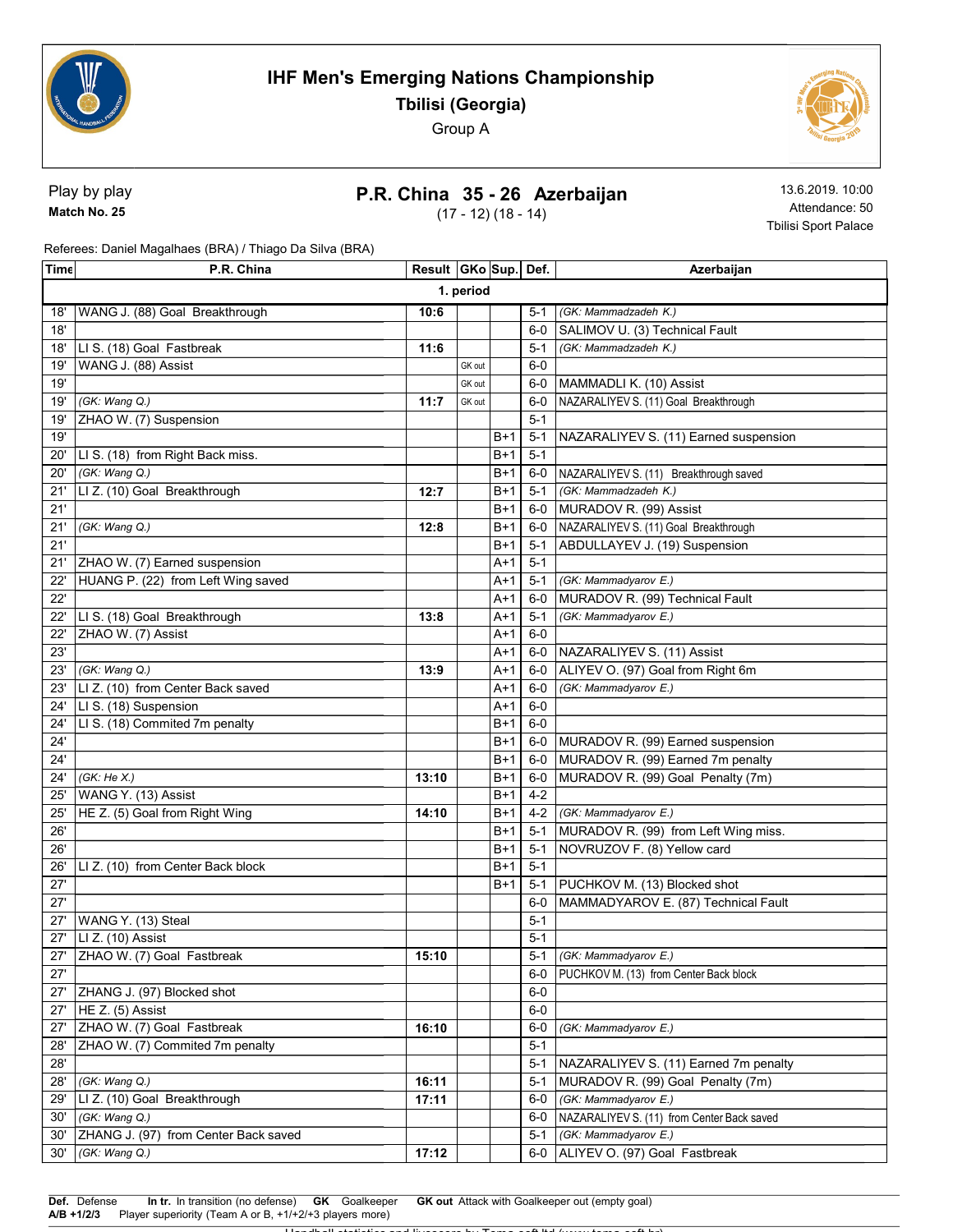



Play by play Match No. 25

# P.R. China 35 - 26 Azerbaijan

(17 - 12) (18 - 14)

13.6.2019. 10:00 Attendance: 50 Tbilisi Sport Palace

Referees: Daniel Magalhaes (BRA) / Thiago Da Silva (BRA)

| Time | P.R. China                          | Result   GKo   Sup   Def. |        |       |         | Azerbaijan                              |  |  |
|------|-------------------------------------|---------------------------|--------|-------|---------|-----------------------------------------|--|--|
|      | 1. period                           |                           |        |       |         |                                         |  |  |
| 30'  |                                     |                           |        |       | $5-1$   | NAZARALIYEV S. (11) Assist              |  |  |
|      | 2. period                           |                           |        |       |         |                                         |  |  |
| 31'  |                                     |                           |        |       | $5-1$   | ABDULLAYEV J. (19) Suspension           |  |  |
| 31'  |                                     |                           |        | A+1   | $5 - 1$ | ABDULLAYEV J. (19) Commited 7m penalty  |  |  |
| 31'  | HE Z. (5) Earned suspension         |                           |        | A+1   | $5 - 1$ |                                         |  |  |
| 31'  | HE Z. (5) Earned 7m penalty         |                           |        | $A+1$ | $5 - 1$ |                                         |  |  |
| 31'  | LI Z. (10) Goal Penalty (7m)        | 18:12                     |        | A+1   | $5 - 1$ | (GK: Mammadyarov E.)                    |  |  |
| 32'  | (GK: Wang Q.)                       | 18:13                     |        | A+1   | 6-0     | NAZARALIYEV S. (11) Goal Breakthrough   |  |  |
| 32'  | WANG J. (88) from Left Back saved   |                           |        | A+1   | $5 - 1$ | (GK: Mammadyarov E.)                    |  |  |
| 33'  | (GK: Wang Q.)                       |                           |        | A+1   | $5 - 1$ | ALIYEV O. (97) from Center 6m saved     |  |  |
| 33'  | WANG J. (88) Assist                 |                           |        | A+1   | $5 - 1$ |                                         |  |  |
| 33'  | ZHAO W. (7) Goal Fastbreak          | 19:13                     |        | A+1   | $5 - 1$ | (GK: Mammadyarov E.)                    |  |  |
| 34'  |                                     |                           |        |       | $6-0$   | NAZARALIYEV S. (11) Assist              |  |  |
| 34'  | (GK: Wang Q.)                       | 19:14                     |        |       | $6-0$   | MAMMADOV K. (9) Goal from Right Back    |  |  |
| 34'  |                                     |                           |        |       | $5 - 1$ | ALIYEV O. (97) Suspension               |  |  |
| 34'  | HE Z. (5) Earned suspension         |                           |        | A+1   | $5 - 1$ |                                         |  |  |
| 34'  |                                     |                           |        | A+1   | $5 - 1$ | ALIYEV O. (97) Commited 7m penalty      |  |  |
| 34'  | HE Z. (5) Earned 7m penalty         |                           |        | A+1   | $5 - 1$ |                                         |  |  |
| 34'  | LI Z. (10) Penalty (7m) saved       |                           |        | A+1   | $5 - 1$ | (GK: Mammadyarov E.)                    |  |  |
| 35'  |                                     |                           |        | A+1   | 6-0     | NAZARALIYEV S. (11) Technical Fault     |  |  |
| 35'  | WANG Q. (12) Goal Long Distance     | 20:14                     | GK out | $A+1$ | $6-0$   | (GK: Mammadyarov E.)                    |  |  |
| 36'  | (GK: Wang Q.)                       |                           |        | A+1   | $6-0$   | MAMMADOV K. (9) from Right Back saved   |  |  |
| 36'  | WANG Y. (13) Fastbreak saved        |                           |        | A+1   | 6-0     | (GK: Mammadyarov E.)                    |  |  |
| 36'  | (GK: Wang Q.)                       |                           |        | A+1   | 6-0     | MALIKOV K. (17) from Right Wing saved   |  |  |
| 37'  | WANG J. (88) from Center Back saved |                           |        |       | $6-0$   | (GK: Mammadyarov E.)                    |  |  |
| 37'  | (GK: Wang Q.)                       |                           |        |       | $6-0$   | SALIMOV U. (3) from Left Back saved     |  |  |
| 37'  | WANG Q. (12) Long Distance miss.    |                           |        |       | $6-0$   |                                         |  |  |
| 38'  |                                     |                           |        |       | $6-0$   | SALIMOV U. (3) Assist                   |  |  |
| 38'  | (GK: Wang Q.)                       | 20:15                     |        |       | $6-0$   | ALIYEV O. (97) Goal from Left 6m        |  |  |
| 38'  | LI S. (18) Goal from Right Back     | 21:15                     |        |       | $6-0$   | (GK: Mammadyarov E.)                    |  |  |
| 39'  |                                     |                           |        |       | $6-0$   | NAGHIYEV H. (6) Earned 7m penalty       |  |  |
| 39'  | WANG Y. (13) Commited 7m penalty    |                           |        |       | $6-0$   |                                         |  |  |
| 39'  | (GK: Wang Q.)                       | 21:16                     |        |       | $6-0$   | SALIMOV U. (3) Goal Penalty (7m)        |  |  |
| 40'  | LI S. (18) from Right Back post     |                           |        |       | $5-1$   |                                         |  |  |
| 40'  |                                     |                           |        |       | $6-0$   | NAZARALIYEV S. (11) Assist              |  |  |
| 40'  | (GK: Wang Q.)                       | 21:17                     |        |       | $6-0$   | ABDULLAYEV J. (19) Goal Fastbreak       |  |  |
|      | 40' Team Timeout                    |                           |        |       | $5-1$   |                                         |  |  |
| 40'  | ZHAO W. (7) Goal Breakthrough       | 22:17                     |        |       | $5 - 1$ | (GK: Mammadyarov E.)                    |  |  |
| 41'  |                                     |                           |        |       | $6-0$   | AFSALOV R. (4) Breakthrough miss.       |  |  |
| 41'  | LIS. (18) Breakthrough saved        |                           |        |       | $5 - 1$ | (GK: Mammadyarov E.)                    |  |  |
| 42'  | (GK: Wang Q.)                       | 22:18                     |        |       | 6-0     | NAZARALIYEV S. (11) Goal Breakthrough   |  |  |
| 42'  |                                     |                           |        |       | 5-1     | SALIMOV U. (3) Assist                   |  |  |
| 42'  | WANG J. (88) Goal Breakthrough      | 23:18                     |        |       | 4-2     | (GK: Mammadyarov E.)                    |  |  |
| 43'  | (GK: Wang Q.)                       |                           |        |       | $6-0$   | MALIKOV K. (17) from Right Wing saved   |  |  |
| 43'  | (GK: Wang Q.)                       |                           |        |       | 6-0     | MALIKOV K. (17) from Center 6m saved    |  |  |
|      | 43'  LI Z. (10) Breakthrough miss.  |                           |        |       | $4 - 2$ |                                         |  |  |
| 43'  | (GK: Wang Q.)                       |                           |        |       |         | 6-0 ALIYEV O. (97) from Center 6m saved |  |  |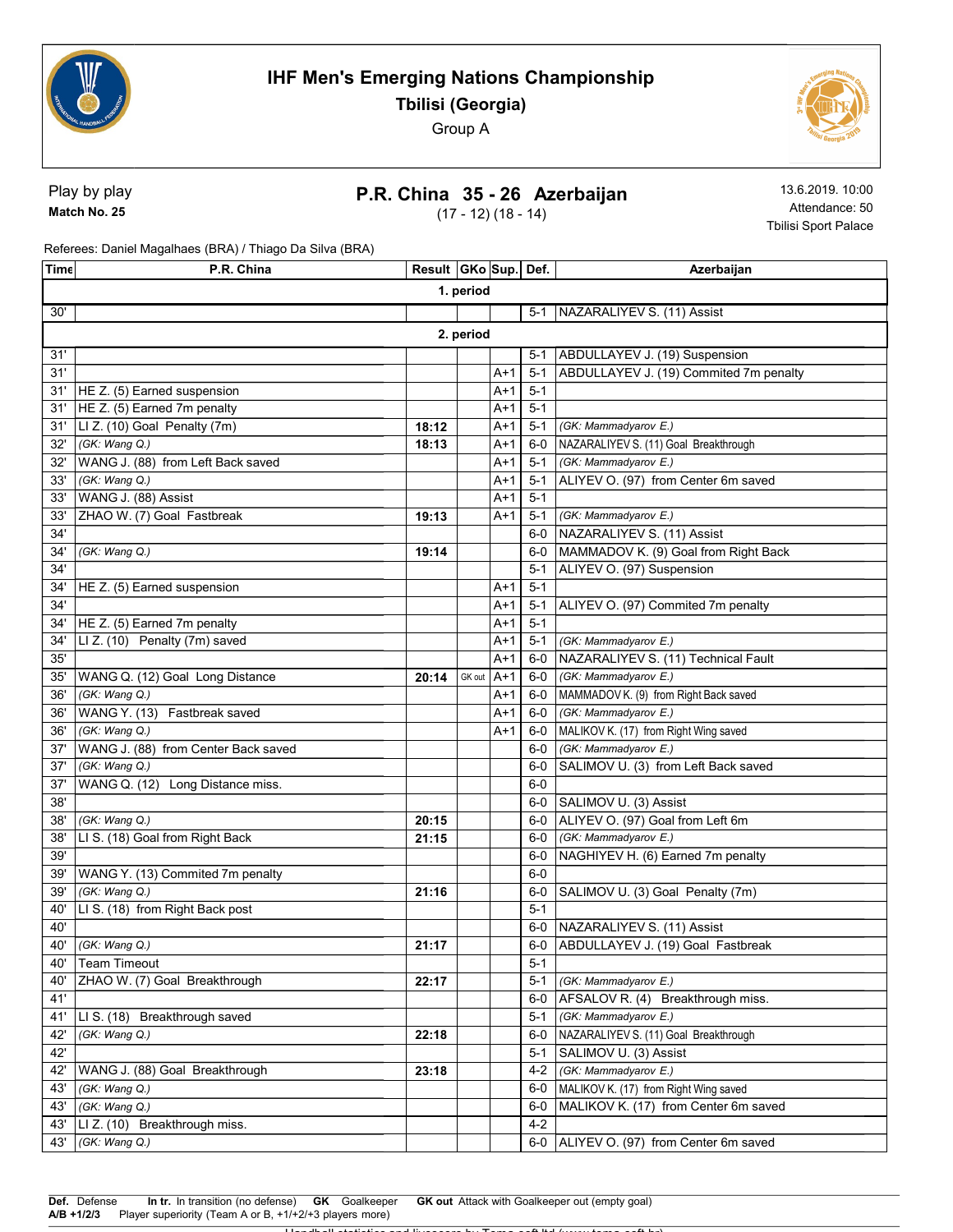



Play by play Match No. 25

#### P.R. China 35 - 26 Azerbaijan

(17 - 12) (18 - 14)

13.6.2019. 10:00 Attendance: 50 Tbilisi Sport Palace

Referees: Daniel Magalhaes (BRA) / Thiago Da Silva (BRA)

| Time | P.R. China                         | Result   GKo   Sup   Def. |  |       |         | Azerbaijan                                |  |  |
|------|------------------------------------|---------------------------|--|-------|---------|-------------------------------------------|--|--|
|      | 2. period                          |                           |  |       |         |                                           |  |  |
| 44'  |                                    |                           |  |       | 6-0     | NAZARALIYEV S. (11) Earned 7m penalty     |  |  |
| 44'  | WANG J. (88) Commited 7m penalty   |                           |  |       | $6-0$   |                                           |  |  |
| 44'  |                                    |                           |  |       |         | 6-0 SALIMOV U. (3) Penalty (7m) post      |  |  |
| 44'  | (GK: He X.)                        | 23:19                     |  |       | $6-0$   | SALIMOV U. (3) Goal from Center 6m        |  |  |
| 44'  | WANG J. (88) Assist                |                           |  |       | $4 - 2$ |                                           |  |  |
| 44'  | LI Z. (10) Goal Breakthrough       | 24:19                     |  |       | $4 - 2$ | (GK: Mammadyarov E.)                      |  |  |
| 45'  |                                    |                           |  |       | $6-0$   | SALIMOV U. (3) from Center Back miss.     |  |  |
| 46'  | LI S. (18) Assist                  |                           |  |       | $6-0$   |                                           |  |  |
| 46'  | LI Z. (10) Goal Breakthrough       | 25:19                     |  |       | 6-0     | (GK: Mammadyarov E.)                      |  |  |
| 47'  |                                    |                           |  |       | $6-0$   | SALIMOV U. (3) Technical Fault            |  |  |
| 47'  | HE Z. $(5)$ Steal                  |                           |  |       | $6-0$   |                                           |  |  |
| 47'  | HE Z. (5) Goal Fastbreak           | 26:19                     |  |       | $6-0$   | (GK: Mammadyarov E.)                      |  |  |
| 47'  | (GK: Wang Q.)                      | 26:20                     |  |       | 6-0     | NAZARALIYEV S. (11) Goal Breakthrough     |  |  |
| 48'  | ZHAO W. (7) Goal from Right Back   | 27:20                     |  |       | 6-0     | (GK: Mammadyarov E.)                      |  |  |
| 48'  |                                    |                           |  |       |         | 6-0 NOVRUZOV F. (8) Technical Fault       |  |  |
| 48'  | HE Z. (5) Goal from Right Back     | 28:20                     |  |       | 6-0     | (GK: Mammadyarov E.)                      |  |  |
| 49'  |                                    |                           |  |       | 6-0     | MURADOV R. (99) from Left Wing miss.      |  |  |
| 49'  | HE Z. (5) from Right Wing miss.    |                           |  |       | $6-0$   |                                           |  |  |
| 49'  |                                    |                           |  |       | $6-0$   | SALIMOV U. (3) Technical Fault            |  |  |
| 50'  | HUANG P. (22) from Left Wing saved |                           |  |       | 6-0     | (GK: Mammadzadeh K.)                      |  |  |
| 50'  | ZHANG J. (97) Commited 7m penalty  |                           |  | B+1   | $6-0$   |                                           |  |  |
| 50'  |                                    |                           |  | B+1   | $6-0$   | SALIMOV U. (3) Earned suspension          |  |  |
| 50'  |                                    |                           |  | B+1   | 6-0     | SALIMOV U. (3) Earned 7m penalty          |  |  |
| 50'  | ZHANG J. (97) Suspension           |                           |  |       | $6-0$   |                                           |  |  |
| 51'  | (GK: Wang Q.)                      |                           |  | B+1   | $6-0$   | MURADOV R. (99) Penalty (7m) saved        |  |  |
| 51'  | ZHAO W. (7) Technical Fault        |                           |  | B+1   | $6-0$   |                                           |  |  |
| 51'  | (GK: Wang Q.)                      | 28:21                     |  | B+1   | $6-0$   | MAMMADOV K. (9) Goal Breakthrough         |  |  |
| 52'  | HUANG P. (22) Breakthrough post    |                           |  | $B+1$ | $6-0$   |                                           |  |  |
| 52'  | (GK: Wang Q.)                      |                           |  | B+1   | 6-0     | MURADOV R. (99) Fastbreak saved           |  |  |
| 53'  | LI Z. (10) Technical Fault         |                           |  | $B+1$ | $6-0$   |                                           |  |  |
| 54'  | (GK: Wang Q.)                      |                           |  |       | 6-0     | MAMMADOV K. (9) from Left Back saved      |  |  |
| 54'  | (GK: Wang Q.)                      |                           |  |       | $6-0$   | NAGHIYEV H. (6) from Center 6m saved      |  |  |
| 54'  | LI S. (18) Goal from Right 6m      | 29:21                     |  |       | 6-0     | (GK: Mammadzadeh K.)                      |  |  |
| 54'  | (GK: Wang Q.)                      | 29:22                     |  |       | 6-0     | NAZARALIYEV S. (11) Goal Fastbreak        |  |  |
| 54'  | LI Z. (10) Goal Breakthrough       | 30:22                     |  |       | 6-0     | (GK: Mammadzadeh K.)                      |  |  |
| 54'  |                                    |                           |  |       |         | 6-0 Team Timeout                          |  |  |
| 56'  | (GK: Wang Q.)                      | 30:23                     |  |       |         | 6-0 NAZARALIYEV S. (11) Goal Breakthrough |  |  |
| 56'  | LI S. (18) Goal from Center Back   | 31:23                     |  |       | 6-0     | (GK: Mammadzadeh K.)                      |  |  |
| 57'  |                                    |                           |  |       | $6-0$   | ABDULLAYEV J. (19) from Center Back block |  |  |
| 57'  | ZHANG J. (97) Blocked shot         |                           |  |       | $6-0$   |                                           |  |  |
| 57'  |                                    |                           |  |       | 6-0     | MAMMADOV K. (9) from Left Back miss.      |  |  |
| 58'  | LI S. (18) Goal Breakthrough       | 32:23                     |  |       | 6-0     | (GK: Mammadzadeh K.)                      |  |  |
| 58'  | LI Z. (10) Assist                  |                           |  |       | $6-0$   |                                           |  |  |
| 58'  |                                    |                           |  |       | $6-0$   | SALIMOV U. (3) Assist                     |  |  |
| 58'  | (GK: Wang Q.)                      | 32:24                     |  |       | $6-0$   | NAGHIYEV H. (6) Goal from Center 6m       |  |  |
| 58'  | HUANG P. (22) from Left Wing saved |                           |  |       | $6-0$   | (GK: Mammadzadeh K.)                      |  |  |
| 58'  |                                    |                           |  |       | 6-0     | NAZARALIYEV S. (11) Assist                |  |  |
| 58'  | (GK: Wang Q.)                      | 32:25                     |  |       | 6-0     | MAMMADLI K. (10) Goal from Right Wing     |  |  |